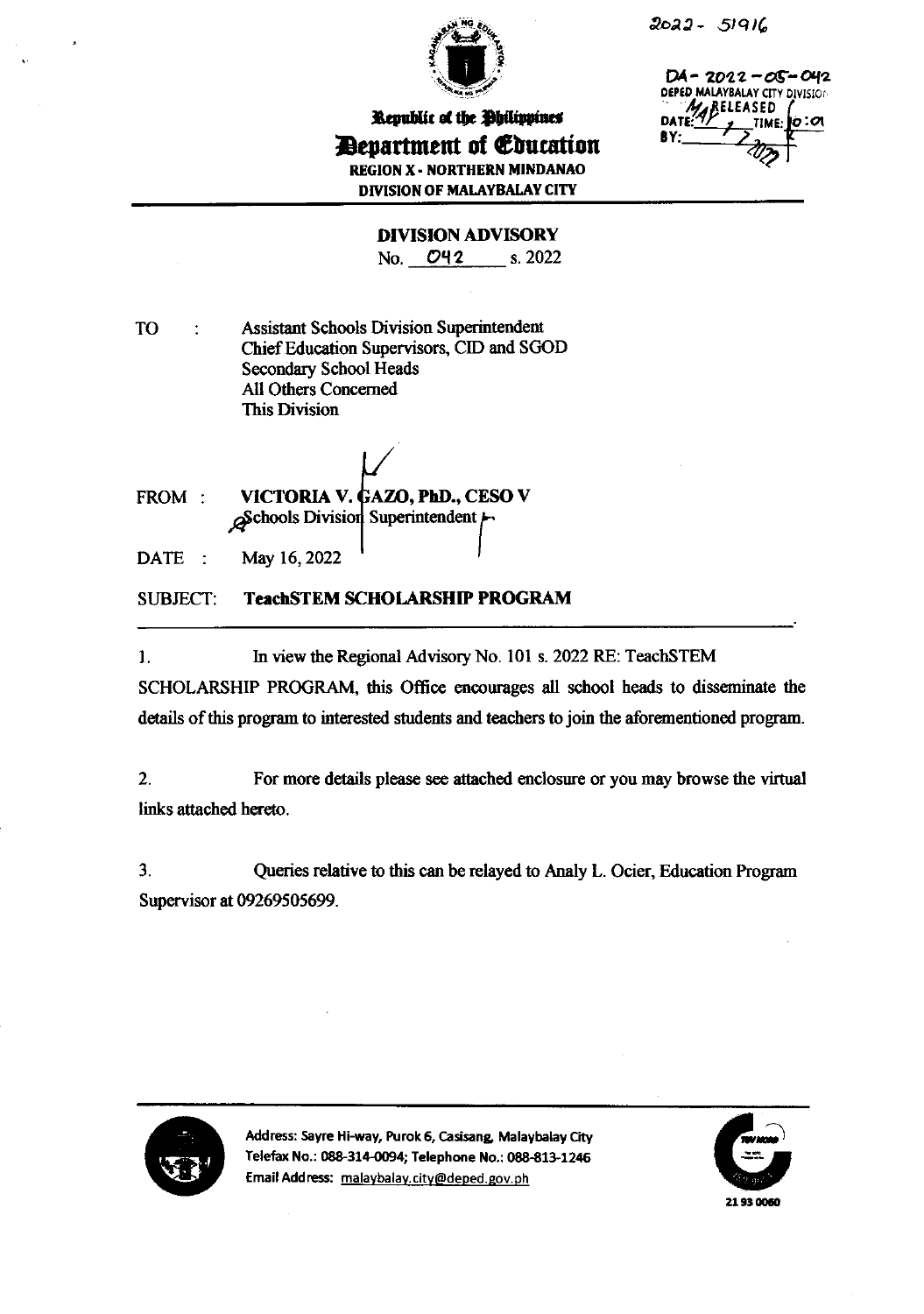

Republic of the Ohilippines **Bevartment of Education** REGION X - NORTHERN MINDANAO



## Regional Advisory No. 101, s. 2022 May 12, 2022 Complying with DepEd Order No. 8, s. 2013, this Office issues this Advisory not for endorsement per DO 28, s. 2001, but for the information of DepEd officials, personnel/staff, and the concerned public. (Visit deped10.com)

## TeachSTEM SCHOLARSHIP PROGRAM

The Gocongwei Brothers Foundation is inviting interested parties to its scholarship programs, the details of which can be accessed via the virtual links found in the attached communication.

The participation of both public and private schools shall be on a voluntary basis. As such, the participants themselves shall shoulder any registration fees and travel/incidental expenses. Further, their participation shall be subject to the no-disruption-of-classes policy stipulated in DepEd Order No. 9, s. 2005 titled Instituting Measures to Increase Engaged Time-on-Task and Ensuring Compliance therewith, Section 3 of Republic Act No. 5546 (Policy on Contributions), and DepEd Order No. 66, s. 2017 (Policy on Off-Campus Activities).

This Office directs the immediate and wide dissemination of this Advisory.

ATCH: As stated To be indicated in the Perpetual Index er the following subjects: uni **ATIONS SCHOLARSHIPS** ORD-PAU/moon



DepEd Regional Office X, Zone 1, Upper Balulang, Cagayan de Oro City  $\bullet$  (088) 856-3932 | (088) 881-3137 | (088) 881-3031 **2** Department of Education Region 10